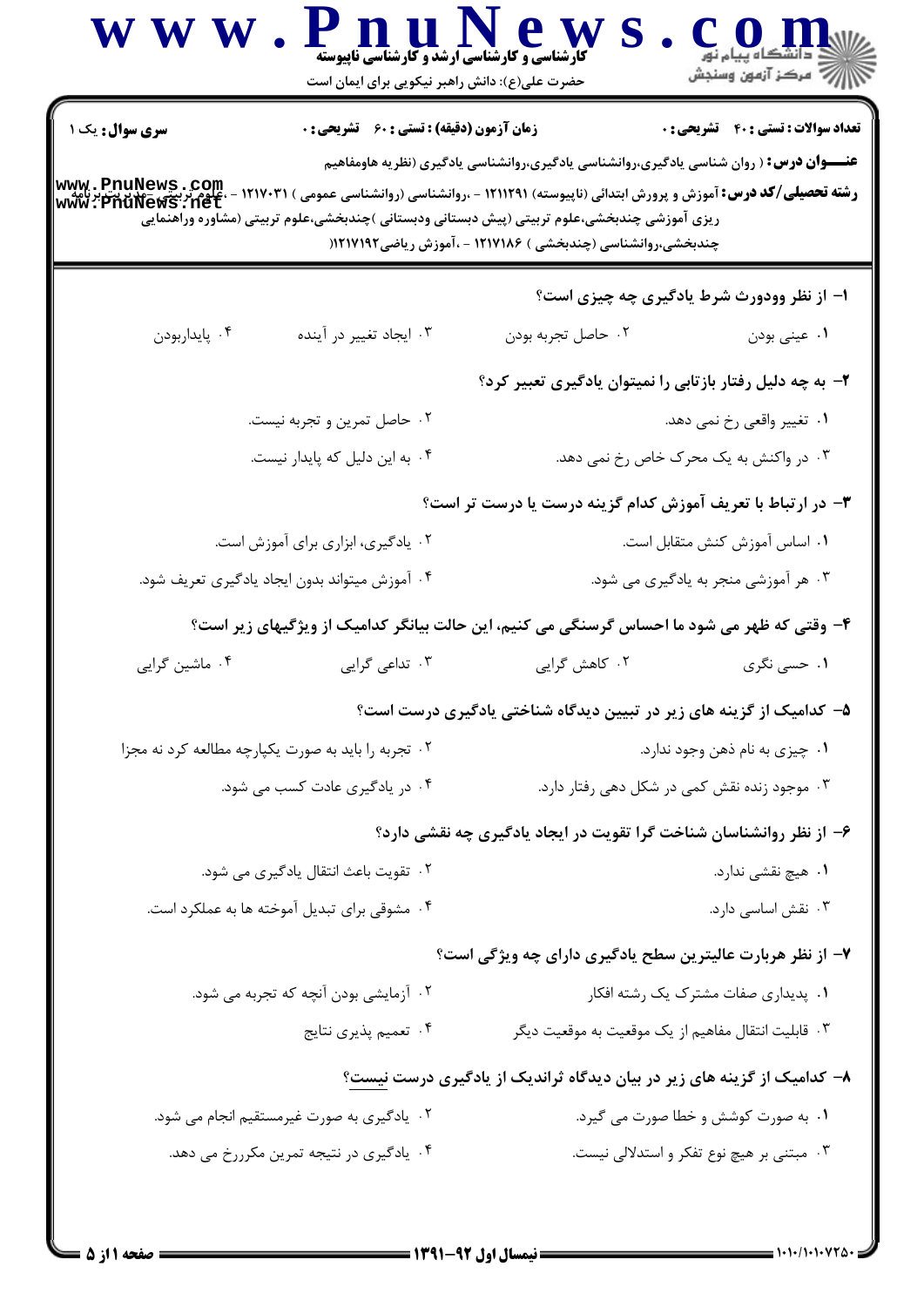| <b>WWW</b>                         | . PnuNew<br><b>کارشناسی و کارشناسی ارشد و گارشناسی ناپیوسته</b><br>حضرت علی(ع): دانش راهبر نیکویی برای ایمان است                                                                                            |                                                                                                | ود دانشڪاه پيام نور<br>¶7  مرکز آزمون وسنڊش |
|------------------------------------|-------------------------------------------------------------------------------------------------------------------------------------------------------------------------------------------------------------|------------------------------------------------------------------------------------------------|---------------------------------------------|
| <b>سری سوال : ۱ یک</b>             | <b>زمان آزمون (دقیقه) : تستی : 60 ٪ تشریحی : 0</b>                                                                                                                                                          | <b>عنـــوان درس:</b> روان شناسی یادگیری،روانشناسی یادگیری،روانشناسی یادگیری (نظریه هاومفاهیم ) | <b>تعداد سوالات : تستی : 40 قشریحی : 0</b>  |
| www.PnuNews.com<br>www.PnuNews.net | <b>رشته تحصیلی/کد درس:</b> آموزش و پرورش ابتدائی (ناپیوسته) ۱۲۱۱۲۹۱ - ،روانشناسی (روانشناسی عمومی ) ۱۲۱۷۰۳۱<br>ریزی آموزشی چندبخشی،علوم تربیتی (پیش دبستانی ودبستانی )چندبخشی،علوم تربیتی (مشاوره وراهنمایی | )چندبخشی،روانشناسی (چندبخشی ) ۱۲۱۷۱۸۶ - ،آموزش ریاضی۱۲۱۷۱۹۲                                    |                                             |
|                                    |                                                                                                                                                                                                             | ۹- کدامیک از مفاهیم نظریه ثراندیک به انتقال یادگیری مربوط می شود؟                              |                                             |
| ۰۴ پاسخ از راه قياس                | ۰۳ غلبه عناصر                                                                                                                                                                                               | ۰۲ آمایه یا نگرش                                                                               | ٠١. پاسخ چندگانه                            |
|                                    | ∙۱- در شرطی سازی کلاسیک اگرCR بدون همانندی UCSوUCS رخ دهد چه پدیده ای شکل می گیرد؟                                                                                                                          |                                                                                                |                                             |
|                                    | ۰۲ بازگشت خودبه خودی                                                                                                                                                                                        |                                                                                                | ۰۱ خاموشی آزمایشی                           |
|                                    | ۰۴ تمیز محرک                                                                                                                                                                                                |                                                                                                | ۰۳ شرطی سازی سطح بالا                       |
|                                    |                                                                                                                                                                                                             | 11- عمده ترین تفاوت شرطی سازی سطح بالا با تعمیم محرک در چه چیزی است؟                           |                                             |
|                                    |                                                                                                                                                                                                             | ۰۱ برخلاف تعمیم محرک در شرطی سازی سطح بالا محرک ها هیچ شباهتی ندارند.                          |                                             |
|                                    |                                                                                                                                                                                                             | ۰۲ تعداد دفعات تکرار محرک شرطی در تعمیم به مراتب بیشتر است.                                    |                                             |
|                                    |                                                                                                                                                                                                             | ۰۳ پدیده بازگشت خود به خودی در تعمیم محرک بیشتر است.                                           |                                             |
|                                    |                                                                                                                                                                                                             | ۰۴ شرطی سازی سطح بالا در برابر خاموشی مقاومتر است.                                             |                                             |
|                                    |                                                                                                                                                                                                             |                                                                                                | <b>۱۲- نظریه کاهش محرک سائق از کیست؟</b>    |
| ۰۴ استیس                           | ۰۳ هال                                                                                                                                                                                                      | ۰۲ اسپنس                                                                                       | ٠١ واتسون                                   |
|                                    |                                                                                                                                                                                                             | ۱۳- از نظر هال جهت شکل گیری نیرومندی عادت به چه عامل یا عواملی نیاز است؟                       |                                             |
|                                    | ٠٢ توان واكنش بالا                                                                                                                                                                                          |                                                                                                | ٠١ كاهش سائق                                |
|                                    | ۰۴ بازداری پایین                                                                                                                                                                                            |                                                                                                | ۰۳ مجاورت و کاهش سائق                       |
|                                    |                                                                                                                                                                                                             | ۱۴– از نظر هال مهمترین عوامل مؤثر در ایجاد فراموشی عبارتست از:                                 |                                             |
|                                    | ۰۲ عدم کاهش سائق و فقدان تمرین                                                                                                                                                                              |                                                                                                | ۰۱ عدم تقویت و بازداری                      |
|                                    | ۰۴ نرسیدن یادگیری به حد آستانه                                                                                                                                                                              |                                                                                                | ۰۳ اثر نوسان و فقدان تکرار و تمرین          |
|                                    |                                                                                                                                                                                                             | ۰۱۵ تغییر عملکرد به دنبال تغییر مقدار تقویت چه نام دارد؟                                       |                                             |
|                                    | ۰۲ اثر کرسپی                                                                                                                                                                                                |                                                                                                | ۰۱ پویایی شدت محرک                          |
|                                    | ۰۴ توان واكنش مؤثر لحظه اي                                                                                                                                                                                  |                                                                                                | ۰۳ آستانه واکنش                             |
|                                    | ۱۶- از نظر گاتری یادگیری کدامیک از مفاهیم زیر بدون تأثیر پذیری از تمرین و تکرار است؟                                                                                                                        |                                                                                                |                                             |
| ۰۴ باز تاب                         | ۰۳ مهارت                                                                                                                                                                                                    | ۰۲ حرکت                                                                                        | ۰۱ عمل                                      |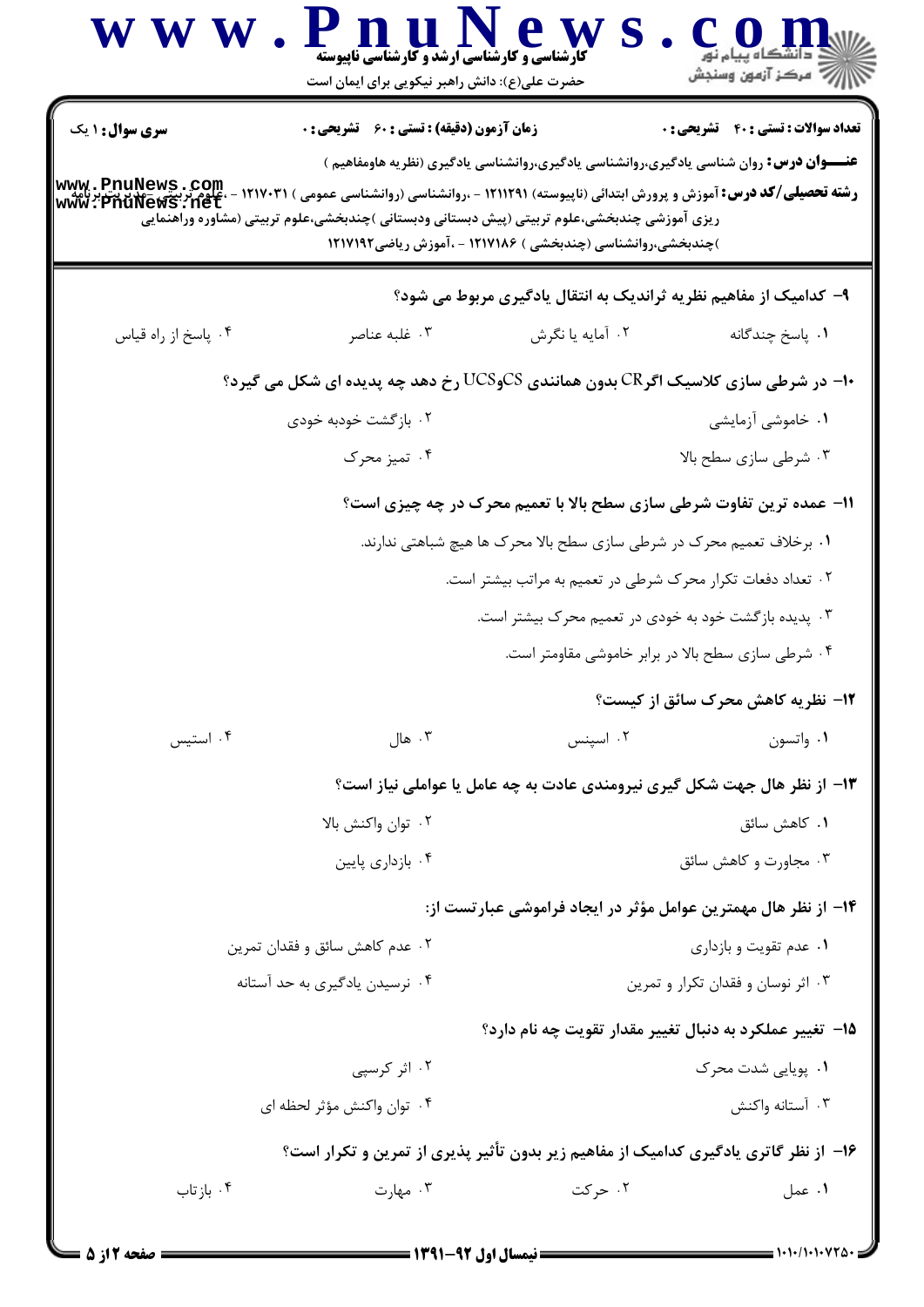|                        | حضرت علی(ع): دانش راهبر نیکویی برای ایمان است      |                                                                                                                                                                                                             | ڪ دانشگاه پيام نور<br>   > مرکز آزمون وسنڊش    |
|------------------------|----------------------------------------------------|-------------------------------------------------------------------------------------------------------------------------------------------------------------------------------------------------------------|------------------------------------------------|
| <b>سری سوال : ۱ یک</b> | <b>زمان آزمون (دقیقه) : تستی : 60 ٪ تشریحی : 0</b> |                                                                                                                                                                                                             | <b>تعداد سوالات : تستي : 40 - تشريحي : 0</b>   |
| www.PnuNews.com        |                                                    | <b>عنـــوان درس:</b> روان شناسی یادگیری،روانشناسی یادگیری،روانشناسی یادگیری (نظریه هاومفاهیم )                                                                                                              |                                                |
| www.PnuNews.net        |                                                    | <b>رشته تحصیلی/کد درس:</b> آموزش و پرورش ابتدائی (ناپیوسته) ۱۲۱۱۲۹۱ - ،روانشناسی (روانشناسی عمومی ) ۱۲۱۷۰۳۱<br>ریزی آموزشی چندبخشی،علوم تربیتی (پیش دبستانی ودبستانی )چندبخشی،علوم تربیتی (مشاوره وراهنمایی |                                                |
|                        |                                                    | )چندبخشی،روانشناسی (چندبخشی ) ۱۲۱۷۱۸۶ - ،آموزش ریاضی۱۲۱۷۱۹۲                                                                                                                                                 |                                                |
|                        |                                                    |                                                                                                                                                                                                             | ۱۷- علت فراموشی از نظر گاتری چیست؟             |
| ۰۴ تداخل               | ۰۳ وجود بازداري                                    | ٠٢ فقدان تقويت                                                                                                                                                                                              | ۰۱ نبود تمرين                                  |
|                        |                                                    | ۱۸– کدامیک از مفاهیم زیر در توضیح نظریه گشتالت درست است؟                                                                                                                                                    |                                                |
|                        | ۲. یادگیری به صورت تدریجی صورت می گیرد.            |                                                                                                                                                                                                             | ۰۱ تقویت تداعی ها باعث یادگیری می شود.         |
|                        | ۰۴ یادگیری مبتنی بر تداعی است.                     |                                                                                                                                                                                                             | ۰۳ یادگیری حاصل قوانین سازمان ادراکی است.      |
|                        |                                                    | ۱۹- گشتالتیها در تبیین یادگیری به کدامیک از نظریه پردازان زیر نزدیکتر هستند؟                                                                                                                                |                                                |
| ۰۴ ثراندیک             | ۰۳ گاتری                                           | ۰۲ هال                                                                                                                                                                                                      | ۰۱ پاولف                                       |
|                        |                                                    | <b>۲۰</b> - کدامیک از اصول روانشناسان گشتالت بیانگر تمایل ما به کامل کردن تجربه های ناکامل است؟                                                                                                             |                                                |
| ۰۴ اصل ترمیم           | ۰۳ اصل شکل و زمینه                                 | ٠٢ قانون طرح گرايي                                                                                                                                                                                          | ٠١. قانون ادامه خوب                            |
|                        |                                                    | <b>۲۱</b> - از چه جهت تولمن همانند سایر نظریه پردازان رفتارگرا بوده است؟                                                                                                                                    |                                                |
|                        | ۰۲ مطالعه رفتار يكپارچه                            |                                                                                                                                                                                                             | ۰۱ برخورداری از روش عینی                       |
|                        | ۰۴ تأكيد بر نظريه انتظار                           |                                                                                                                                                                                                             | ۰۳ استفاده از مفهوم هدف                        |
|                        |                                                    | ۲۲- از نظر تولمن در یادگیری چه چیزی آموخته می شود؟                                                                                                                                                          |                                                |
|                        | ۰۲ ادراک پدیده ها                                  |                                                                                                                                                                                                             | ۰۱ تداعی بین محرک و پاسخ                       |
|                        | ۰۴ نقشه شناختی                                     |                                                                                                                                                                                                             | ۰۳ رفتارکلی و دقیق                             |
|                        |                                                    | ۲۳– نتایج آزمایش یادگیری نهفته تولمن و هونزیک نشان داد:                                                                                                                                                     |                                                |
|                        |                                                    | ٠١ تقويت يک متغير عملكردي است نه ايجاد كننده يادگيري.                                                                                                                                                       |                                                |
|                        |                                                    | ۰۲ با ارائه تقویت منحنی یادگیری به شدت افزایش یافته است.                                                                                                                                                    |                                                |
|                        |                                                    |                                                                                                                                                                                                             | ۰۳ کوشش و خطا به صورت نمادی صورت می گیرد.      |
|                        |                                                    |                                                                                                                                                                                                             | ۰۴ انگیزش با عملکرد ارتباط دارد نه با فراگیری. |
|                        |                                                    |                                                                                                                                                                                                             | ۲۴- از نظر اسکینر رفتار کنشگررفتاری است که:    |
|                        | ۰۲ مستقل از تحریک رخ می دهد.                       | ۰۱ دقیقاً بوسیله یک محرک مشخص فراخوانده می شود.                                                                                                                                                             |                                                |
|                        | ۰۴ بین محرک و پاسخ آن، ارتباط زیستی وجود دارد.     | ۰۳ بوسیله یک محرک مشخص فراخوانده نمی شود.                                                                                                                                                                   |                                                |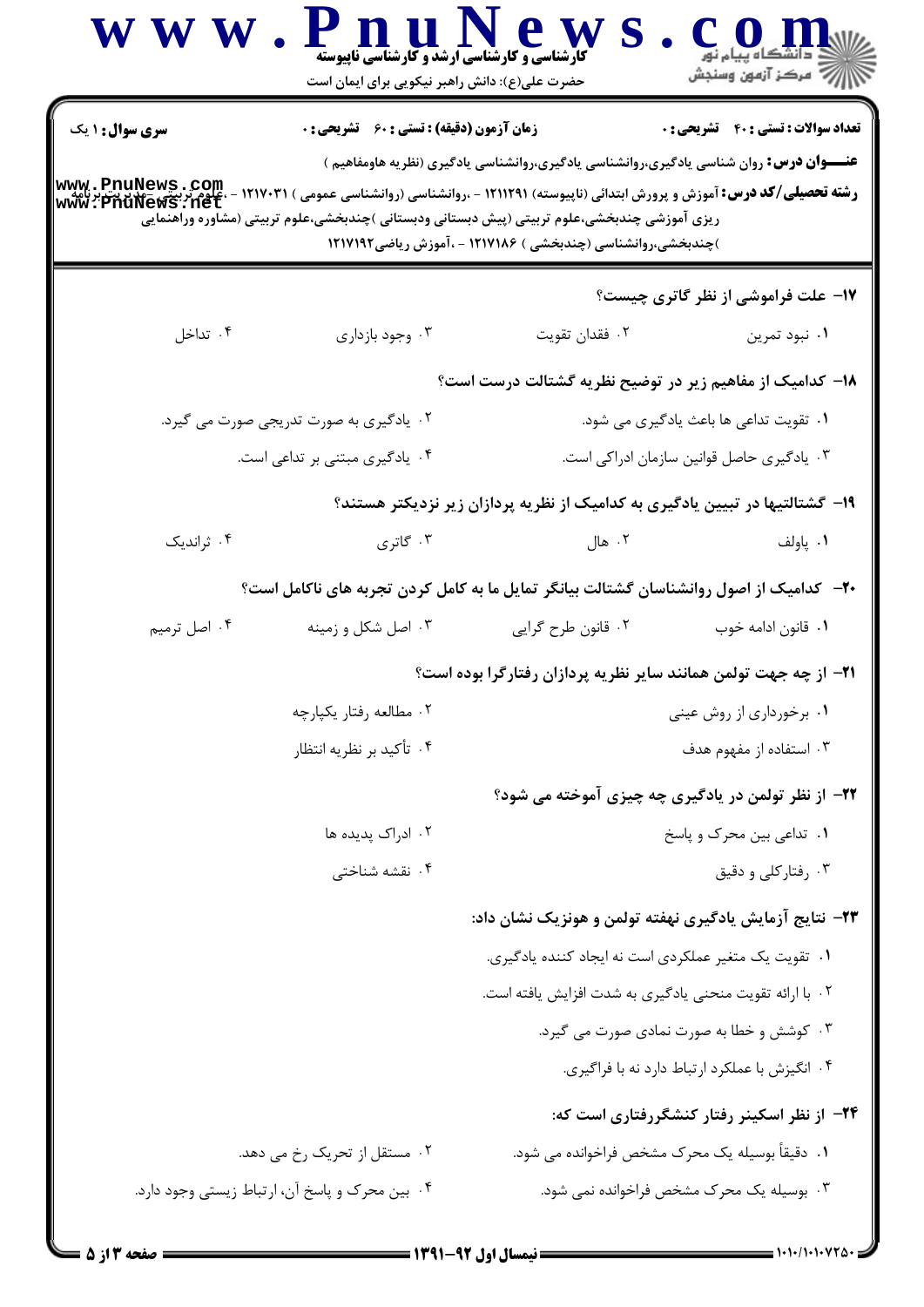|                                    | <b>کارشناسی و کارشناسی ارشد و کارشناسی ناپیوسته</b><br>حضرت علی(ع): دانش راهبر نیکویی برای ایمان است |                                                                                                                                                                                                                                                                                                                                                                              | ڪ دانشڪاه پيام نور<br>   77 مرکز آزمون وسنڊش |
|------------------------------------|------------------------------------------------------------------------------------------------------|------------------------------------------------------------------------------------------------------------------------------------------------------------------------------------------------------------------------------------------------------------------------------------------------------------------------------------------------------------------------------|----------------------------------------------|
| <b>سری سوال : ۱ یک</b>             | <b>زمان آزمون (دقیقه) : تستی : 60 ٪ تشریحی : 0</b>                                                   |                                                                                                                                                                                                                                                                                                                                                                              | <b>تعداد سوالات : تستي : 40 قشريحي : 0</b>   |
| www.PnuNews.com<br>www.PnuNews.net |                                                                                                      | <b>عنـــوان درس:</b> روان شناسی یادگیری،روانشناسی یادگیری،روانشناسی یادگیری (نظریه هاومفاهیم )<br><b>رشته تحصیلی/کد درس:</b> آموزش و پرورش ابتدائی (ناپیوسته) ۱۲۱۱۲۹۱ - ،روانشناسی (روانشناسی عمومی ) ۱۲۱۷۰۳۱<br>ریزی آموزشی چندبخشی،علوم تربیتی (پیش دبستانی ودبستانی )چندبخشی،علوم تربیتی (مشاوره وراهنمایی<br>)چندبخشی،روانشناسی (چندبخشی ) ۱۲۱۷۱۸۶ - ،آموزش ریاضی۱۲۱۷۱۹۲ |                                              |
|                                    |                                                                                                      | ۲۵- جهت افزایش میزان توجه دانش آموزان، معلم کلاس پنجره را می بندد تا صدای بیرون حذف گردد. در این مثال کدامیک از                                                                                                                                                                                                                                                              | فر آیندهای زیر شکل گرفته است؟                |
| ۰۴ محروم کردن                      | ۰۳ تنبیه                                                                                             | ۰۲ تقویت منفی                                                                                                                                                                                                                                                                                                                                                                | ٠١ تقويت مثبت                                |
|                                    |                                                                                                      | ۲۶- پدیده «بی ارادگی » در کدامیک از برنامه های تقویتی زیر دیده می شود؟                                                                                                                                                                                                                                                                                                       |                                              |
| ۰۴ نسبي متغير                      | ۰۳ نسبی ثابت                                                                                         | ۰۲ فاصله ای متغیر                                                                                                                                                                                                                                                                                                                                                            | ٠١ فاصله اى ثابت                             |
|                                    |                                                                                                      | <b>۲۷</b> – کدامیک از گزینه های زیر در توضیح ویژگیهای نظریه یادگیری اجتماعی درست <u>نیست؟</u>                                                                                                                                                                                                                                                                                |                                              |
|                                    | ۰۲ تأکید بر ریشه های اجتماعی رفتار                                                                   |                                                                                                                                                                                                                                                                                                                                                                              | ۰۱ تأکید بر انسان بعنوان موجودی فعال         |
|                                    | ۰۴ تأکید بر یادگیری پیچیده در حضور پاداش                                                             |                                                                                                                                                                                                                                                                                                                                                                              | ۰۳ تأکید بر رفتاروابسته به موقعیت خاص        |
|                                    |                                                                                                      | ۲۸– از نظر بندورا مهمترین عوامل ایجادکننده رفتارانسان عبارتست از:                                                                                                                                                                                                                                                                                                            |                                              |
|                                    | ۰۲ تعامل رفتار، شخص و محیط                                                                           |                                                                                                                                                                                                                                                                                                                                                                              | ٠١ تعامل وراثت و محيط                        |
|                                    | ۰۴ توجه و انگیزش                                                                                     |                                                                                                                                                                                                                                                                                                                                                                              | ۰۳ مشاهده رفتارالگو                          |
|                                    |                                                                                                      | ۲۹- در کدامیک از نظریه های زیر با الگوگیری از رایانه به تبیین یادگیری پرداخته شده است؟                                                                                                                                                                                                                                                                                       |                                              |
| ۰۴ پردازش اطلاعات                  | ۰۳ پياژه                                                                                             | ۰۲ بندورا                                                                                                                                                                                                                                                                                                                                                                    | ۰۱ تولمن                                     |
|                                    |                                                                                                      | ۳۰- مطالعه ساختار و کارکرد نظام های پردازش اطلاعات را چه می گویند؟                                                                                                                                                                                                                                                                                                           |                                              |
| ۰۴ مدارهای ارثی                    | ۰۳ سیبرنتیک                                                                                          | ۰۲ مکانیسم فرمان یار                                                                                                                                                                                                                                                                                                                                                         | ۰۱ طرحواره                                   |
|                                    |                                                                                                      | <b>۳۱</b> - به چه دلیل نورمن قانون اثر ثراندیک را رد می کند؟                                                                                                                                                                                                                                                                                                                 |                                              |
|                                    | ٢. عدم تأكيد بر تقويت اصيل                                                                           |                                                                                                                                                                                                                                                                                                                                                                              | ۰۱ به دلیل بی توجهی به پردازش درونی اطلاعات  |
|                                    | ۰۴ عدم توجه به عوامل مؤثر بر رفتار                                                                   |                                                                                                                                                                                                                                                                                                                                                                              | ٠٣ عدم تبيين دقيق اين قانون                  |
|                                    |                                                                                                      | ۳۲– تبیین حافظه از دیدگاه نورمن به تبیین کدامیک از نظریه های زیر نزدیک است؟                                                                                                                                                                                                                                                                                                  |                                              |
| ۰۴ گاتری                           | ٠٣ گشتالت                                                                                            | ۰۲ بندورا                                                                                                                                                                                                                                                                                                                                                                    | ۰۱ تولمن                                     |
|                                    |                                                                                                      |                                                                                                                                                                                                                                                                                                                                                                              | ۳۳– اولین مرحله حافظه چه نام دارد؟           |
| ۰۴ بازیابی                         | ۰۳ اندوزش                                                                                            | ۰۲ رمزگردانی                                                                                                                                                                                                                                                                                                                                                                 | ۰۱ توجه                                      |